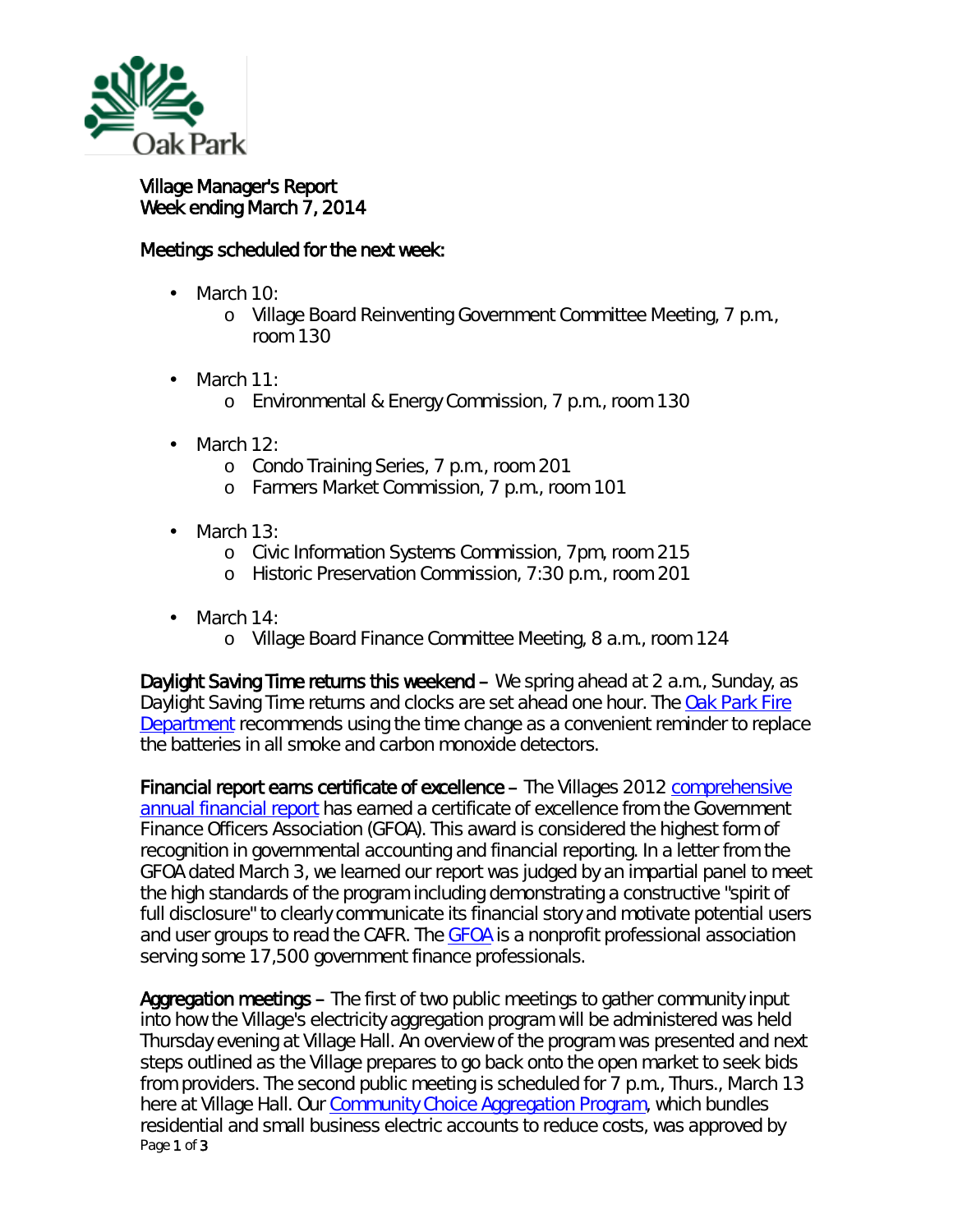voters in April 2011 and the subsequent bid process resulted in a lower cost for electricity and guaranteed power from cleaner sources. The market since has changed and the upcoming bid may be affected by anticipated rising costs associated with changes in the energy market and delivery of electricity. Residents have been urged to review the current [Village Electric Aggregation Plan of Operation](http://r20.rs6.net/tn.jsp?e=001k2RtgbQ89HHdlXOLy0Q1dKkwO2Iv8eo0QtfVdIJzz1N2Jq3FDMmQl7Nnu_yC7p_vfBCQnOsfjsA7Wb2Hcx_-oWuxHpDnTplNdJkvrVyzGW2zK5Vl8Yv2HbZkvQk_zwTqFuaHB0VOXjoeiGQx7E9aUzsiz2VDsEFO-hAEikIcvO4wfiGNdT8lKpyYTmEDmRuSZcnkWa7GSTOPMA_jk68qy6PhqUMNl18NyA6cd0X6ZqXQcbs36Q8OJA==)  [and Governance](http://r20.rs6.net/tn.jsp?e=001k2RtgbQ89HHdlXOLy0Q1dKkwO2Iv8eo0QtfVdIJzz1N2Jq3FDMmQl7Nnu_yC7p_vfBCQnOsfjsA7Wb2Hcx_-oWuxHpDnTplNdJkvrVyzGW2zK5Vl8Yv2HbZkvQk_zwTqFuaHB0VOXjoeiGQx7E9aUzsiz2VDsEFO-hAEikIcvO4wfiGNdT8lKpyYTmEDmRuSZcnkWa7GSTOPMA_jk68qy6PhqUMNl18NyA6cd0X6ZqXQcbs36Q8OJA==) prior to the meeting. Questions are being referred to Sustainability Coordinator K.C. Doyle at [sustainability@oak-park.us.](mailto:sustainability@oak-park.us)

Sustainability research study continues – The response rate so far has been low to the call for residents to take an online survey as part of a study to determine what factors actually contribute to sustainability in an urban/suburban context. Entitled *A Study of the Sustainability Implications of Differing Urban + Suburban Locations in Chicago*, the project is a partnership between the Village, the Illinois Institute of Technology and the [Council on Tall Buildings and Urban Habitat \(CTBUH\).](http://r20.rs6.net/tn.jsp?e=001k2RtgbQ89HHdlXOLy0Q1dKkwO2Iv8eo0QtfVdIJzz1N2Jq3FDMmQl7Nnu_yC7p_vfBCQnOsfjsCxJ5L_NMfgaYLtZOq3OTmB18Ngtcr09fI=) Respondents must be willing to spend about 45 minutes completing the questionnaire, which likely is a factor in the response rate. The survey covers topics such as energy consumption, transport movements and quality of life. If you wish to participate in the study, [click here to take the](http://r20.rs6.net/tn.jsp?e=001k2RtgbQ89HHdlXOLy0Q1dKkwO2Iv8eo0QtfVdIJzz1N2Jq3FDMmQl7Nnu_yC7p_vfBCQnOsfjsCONMTZKSMTr_mpCYhQmWRvEZBtU88Bf3isfVfA91BnjbgwCFA-jnzGktKIFN79mTE=) online survey. The project is being led by Oak Park resident Antony Wood, Ph.D. Questions about the survey or the study should be directed to [pdu@iit.edu.](mailto:pdu@iit.edu)

Public Works activities – The persistent impacts of one of the coldest and snowiest winters on record continued to dominate activities at the Public Works Department. Crews responded to four snow events this week as another seven inches of snow meant more plowing and salting. Crews also were out filling potholes throughout the Village and placing temporary patches on streets where water main breaks and service repairs were completed. Recent water system repairs included frozen services at 1112 Edmer Ave., 1219 N. Elmwood Ave., 115 N. Kenilworth Ave., 217 Home Avenue (Pleasant Home) and 1164 S. Lombard Avenue, as well as a water main break at 44 Washington Boulevard.

Winter tree trimming continues – Forestry crews pruned trees on the 500 through 800 blocks of Woodbine Avenue and the 500 and 600 blocks of North Oak Park Avenue. [Winkler's Tree Service,](http://www.winklerstreeservice.com/) the Village's trimming contractor worked on the 900 through 1200 blocks of North Kenilworth Avenue, the 500 through 1000 blocks of North Grove Avenue, the 500 through 1200 blocks of North Euclid Avenue and the 500 through 800 blocks of Linden Avenue.

Police calls for service – Calls to police increased slightly in February as compared to January. Police responded to 2,418 calls in February, up from the January total of 2,398. Medium-priority calls such as accidents with no injuries represented about 42 percent of total calls. The number of high-priority calls, which represented about 30 percent of all calls in February, was down from January. Police fielded 732 highpriority calls in February, compared to 804 in January. Officers responded to highpriority calls in an average of four minutes and six seconds in February. So far this year, Oak Park Police have responded to more than 4,816 calls for service.

Page 2 of 3 Fire Department update – Fire Department crews responded to 507 calls in February, down from the 634 calls fielded in January. February's 291 calls for emergency medical services represented about 57 percent of all calls. General service calls were second with 100 (20 percent), followed by alarms initiated (19